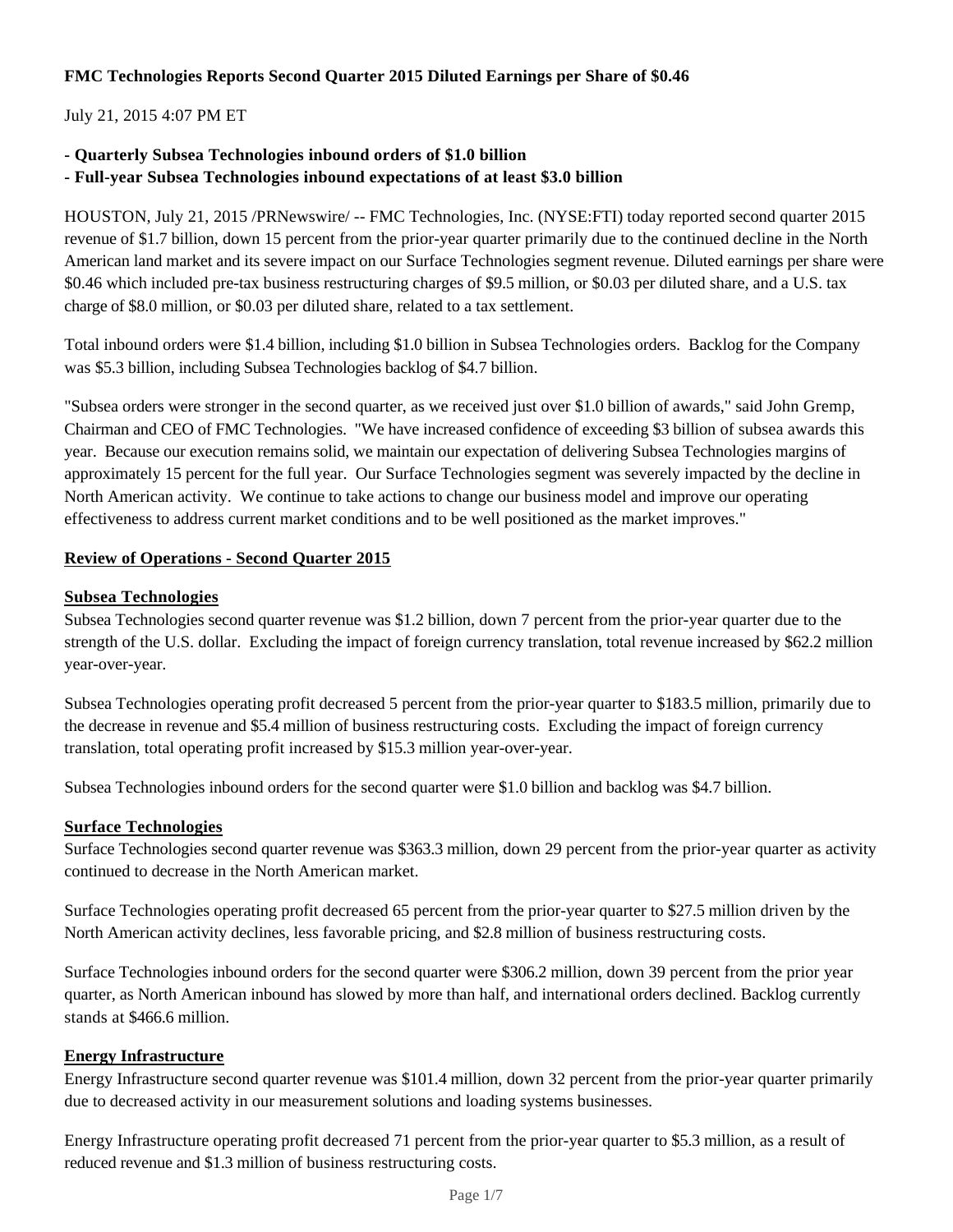Energy Infrastructure inbound orders for the second quarter were \$112.7 million and backlog was \$187.1 million.

## **Corporate Items**

Corporate expense in the second quarter was \$14.0 million, a decrease of \$2.8 million from the prior-year quarter. Other revenue and other expense, net, decreased \$97.5 million from the prior-year quarter to an expense of \$29.5 million, due largely to the pre-tax gain of \$85.6 million of the Material Handling Products disposition recorded in 2014, and an increase of \$13.8 million related to unfavorable foreign currency losses due primarily to the devaluation of the Angolan Kwanza.

The Company ended the quarter with net debt of \$699.4 million. Net interest expense was \$9.0 million in the quarter.

The Company repurchased approximately 1.5 million shares of common stock at an average cost of \$41.62 per share in the quarter.

 Depreciation and amortization for the second quarter was \$53.4 million, down \$4.4 million from the sequential quarter. Capital expenditures for the second quarter were \$74.5 million.

The Company recorded an effective tax rate of 34.1 percent for the second quarter that included a U.S. tax charge of \$8.0 million related to a tax settlement for prior periods.

## **Summary and Outlook**

FMC Technologies reported second quarter diluted earnings per share of \$0.46, inclusive of pre-tax business restructuring charges of \$0.03 per diluted share and a U.S. tax charge related to a settlement of \$0.03 per diluted share.

Total pre-tax restructuring costs in the first half of the year were \$19.7 million, or \$0.06 per diluted share.

The Company recorded Subsea Technologies revenue of \$1.2 billion with margins of 14.8% in the second quarter.

Total inbound orders of \$1.4 billion in the second quarter included \$1.0 billion in Subsea Technologies orders. The Company's backlog stands at \$5.3 billion, including Subsea Technologies backlog of \$4.7 billion.

The Company expects at least \$3 billion of Subsea Technologies awards in 2015.

FMC Technologies, Inc. (NYSE: FTI) is the global market leader in subsea systems and a leading provider of technologies and services to the oil and gas industry. We help our customers overcome their most difficult challenges, such as improving shale and subsea infrastructures and operations to reduce cost, maintain uptime, and maximize oil and gas recovery. Named by Forbes® Magazine as one of the World's Most Innovative Companies in 2013, the company has approximately 19,000 employees and operates 24 production facilities in 14 countries. Visit www.fmctechnologies.com or follow us on Twitter @FMC\_Tech for more information.

This release contains "forward-looking statements" as defined in the Private Securities Litigation Reform Act of 1995. The words such as "expected," "continue," "outlook," and similar expressions are intended to identify forward-looking statements, which are generally not historical in nature. Such forward-looking statements involve significant risks, uncertainties and assumptions that could cause actual results to differ materially from our historical experience and our present expectations or projections. FMC Technologies cautions you not to place undue reliance on any forward-looking statements, which speak only as of the date hereof. Known material factors that could cause actual results to differ materially from those contemplated in the forward-looking statements include those set forth in the Company's filings with the Securities and Exchange Commission, including its Annual Report on Form 10-K, Quarterly Reports on Form 10-Q and Current Reports on Form 8-K, as well as the following: demand for our systems and services, which is affected by changes in the price of, and demand for, crude oil and natural gas in domestic and international markets; potential liabilities arising out of the installation or use of our systems; U.S. and international laws and regulations, including environmental regulations, that may increase our costs, limit the demand for our products and services or restrict our operations; disruptions in the political, regulatory, economic and social conditions of the foreign countries in which we conduct business; fluctuations in currency markets worldwide; cost overruns that may affect profit realized on our fixed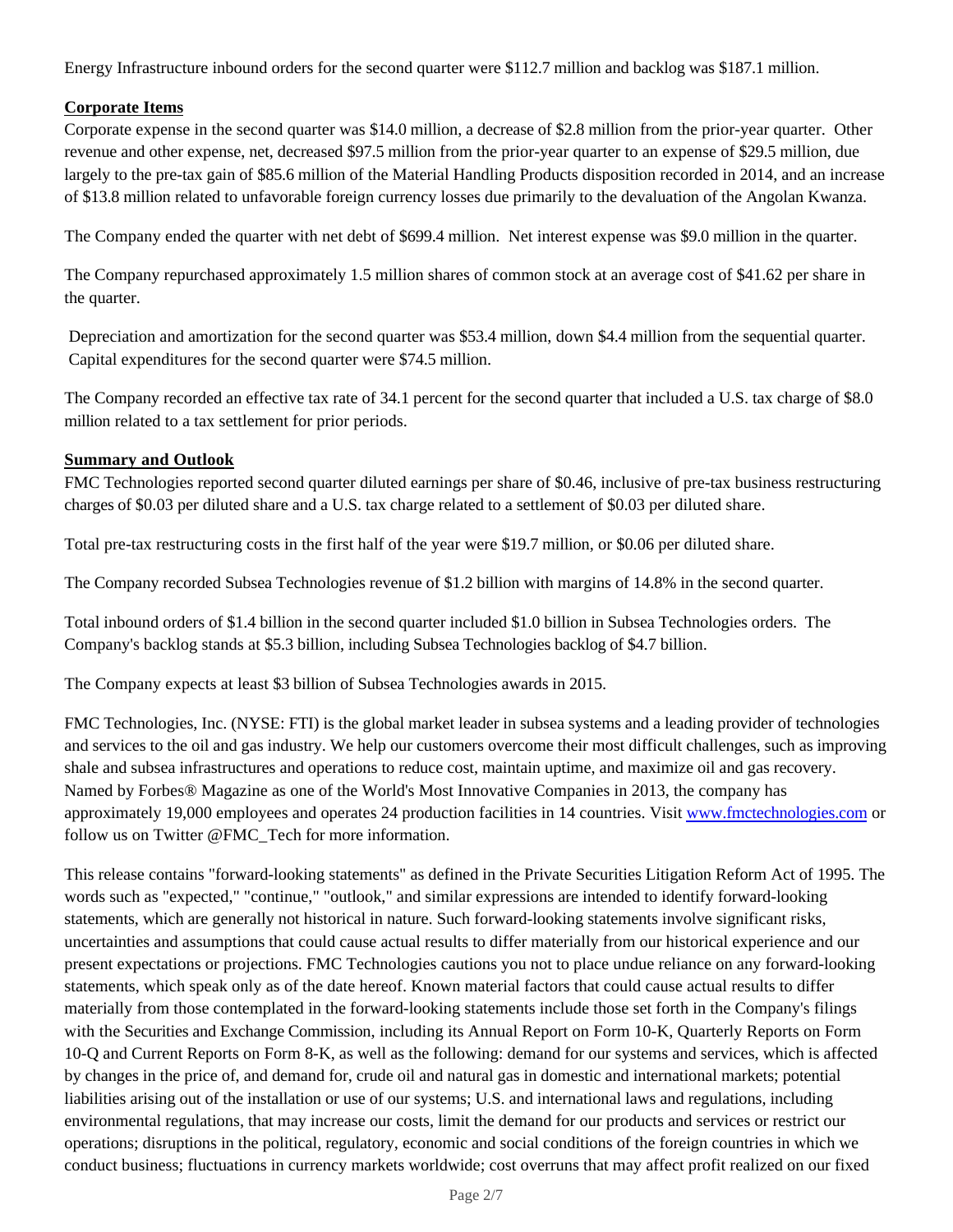price contracts; disruptions in the timely delivery of our backlog and its effect on our future sales, profitability, and our relationships with our customers; the cumulative loss of major contracts or alliances; a failure of our information technology infrastructure or any significant breach of security; our ability to develop and implement new technologies and services, as well as our ability to protect and maintain critical intellectual property assets; the outcome of uninsured claims and litigation against us; deterioration in the future expected profitability or cash flows and its effect on our goodwill; continuing consolidation within our customers' industries and a downgrade in the ratings of our debt could restrict our ability to access the debt capital markets. FMC Technologies undertakes no obligation to publicly update or revise any of its forward-looking statements after the date they are made, whether as a result of new information, future events or otherwise, except to the extent required by law.

**FMC Technologies, Inc. will conduct its third quarter 2015 conference call at 9:00 a.m. ET on Wednesday, October 21, 2015. The event will be available at www.fmctechnologies.com. An archived audio replay will be available after the event at the same website address. In the event of a disruption of service or technical difficulty during the call, information will be posted at www.fmctechnologies.com/earnings.**

## **FMC TECHNOLOGIES, INC. AND CONSOLIDATED SUBSIDIARIES CONDENSED CONSOLIDATED STATEMENTS OF INCOME**

**(In millions except per share amounts, unaudited)**

|                                                            | <b>Three Months Ended Six Months Ended</b> |           |           |           |
|------------------------------------------------------------|--------------------------------------------|-----------|-----------|-----------|
|                                                            | June 30                                    |           | June 30   |           |
|                                                            | 2015                                       | 2014      | 2015      | 2014      |
| Revenue                                                    | \$1,695.2                                  | \$1,985.3 | \$3,390.4 | \$3,809.7 |
| Costs and expenses                                         | 1,507.2                                    | 1,725.6   | 3,003.8   | 3,337.2   |
|                                                            | 188.0                                      | 259.7     | 386.6     | 472.5     |
| Gain on sale of Material Handling Products                 |                                            | 85.6      |           | 85.6      |
| Other expense, net                                         | (15.1)                                     | (1.6)     | (21.4)    | (2.7)     |
| Income before net interest expense and income taxes        | 172.9                                      | 343.7     | 365.2     | 555.4     |
| Net interest expense                                       | (9.0)                                      | (8.3)     | (16.3)    | (16.5)    |
| Income before income taxes                                 | 163.9                                      | 335.4     | 348.9     | 538.9     |
| Provision for income taxes                                 | 55.9                                       | 107.7     | 92.8      | 174.7     |
| Net income                                                 | 108.0                                      | 227.7     | 256.1     | 364.2     |
| Net income attributable to noncontrolling interests        | (0.1)                                      | (1.4)     | (0.6)     | (2.7)     |
| Net income attributable to FMC Technologies, Inc.          | \$107.9                                    | \$226.3   | \$255.5   | \$361.5   |
| Earnings per share attributable to FMC Technologies, Inc.: |                                            |           |           |           |
| <b>Basic</b>                                               | \$0.46                                     | \$0.96    | \$1.10    | \$1.53    |
| Diluted                                                    | \$0.46                                     | \$0.95    | \$1.10    | \$1.52    |

Weighted average shares outstanding: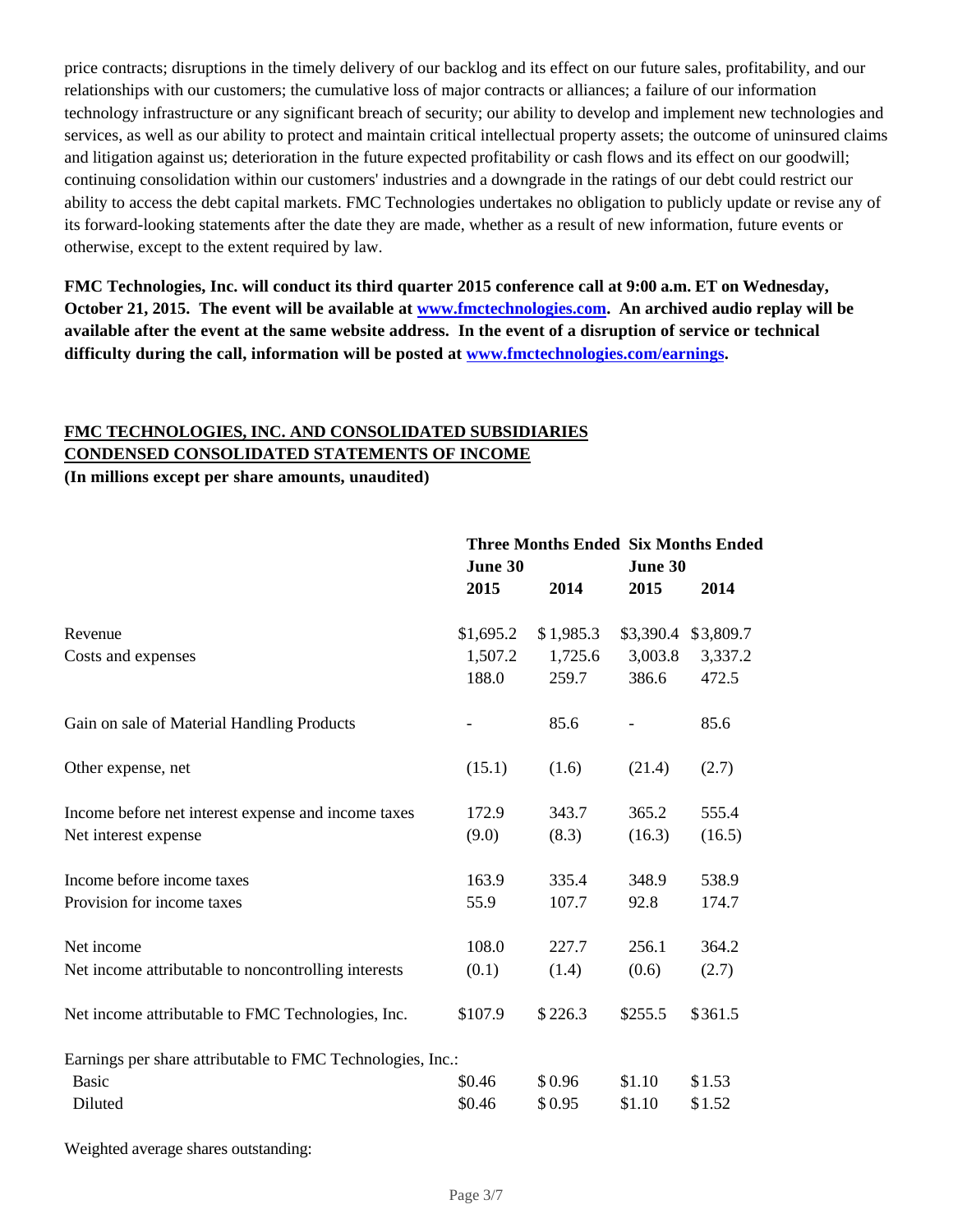| Basic   | 232.3 236.7 232.7 237.0 |  |  |
|---------|-------------------------|--|--|
| Diluted | 232.9 237.2 233.2 237.5 |  |  |

## **FMC TECHNOLOGIES, INC. AND CONSOLIDATED SUBSIDIARIES BUSINESS SEGMENT DATA (Unaudited and in millions)**

**Three Months Ended Six Months Ended June 30 June 30 2015 2014 2015 2014 Revenue** Subsea Technologies  $$1,239.4 \quad $1,328.6 \quad $2,396.6 \quad $2,530.6$ Surface Technologies 363.3 510.9 809.6 990.4 Energy Infrastructure 101.4 149.2 202.3 294.7 Other revenue (1) and intercompany eliminations  $(8.9)$   $(3.4)$   $(18.1)$   $(6.0)$ \$1,695.2 \$ 1,985.3 \$3,390.4 \$3,809.7 **Income before income taxes** Segment operating profit Subsea Technologies  $$183.5$   $$193.7$   $$352.2$   $$335.4$ Surface Technologies 27.5 79.2 90.4 167.1 Energy Infrastructure 5.3 18.2 8.2 33.7 Intercompany eliminations  $\qquad \qquad \qquad \qquad \qquad \qquad (0.1)$ Total segment operating profit 216.3 291.1 450.8 536.1 Corporate items Corporate expense (2) (14.0) (16.8) (30.3) (31.7) Other revenue (1) and other expense, net (3) (29.5) 68.0 (55.9) 48.3 Net interest expense (9.0) (8.3) (16.3) (16.5) Total corporate items (52.5) 42.9 (102.5) 0.1 Income before income taxes attributable to FMC Technologies, Inc. (4) \$163.8 \$ 334.0 \$348.3 \$536.2

Other revenue comprises certain unrealized gains and losses on derivative instruments related to unexecuted sales  $(1)$  contracts

(2)Corporate expense primarily includes corporate staff expenses

(3) foreign exchange gains and losses, and the impact of unusual or strategic transactions not representative of segment Other expense, net, generally includes stock-based compensation, other employee benefits, LIFO adjustments, certain

operations

(4)Excludes amounts attributable to noncontrolling interests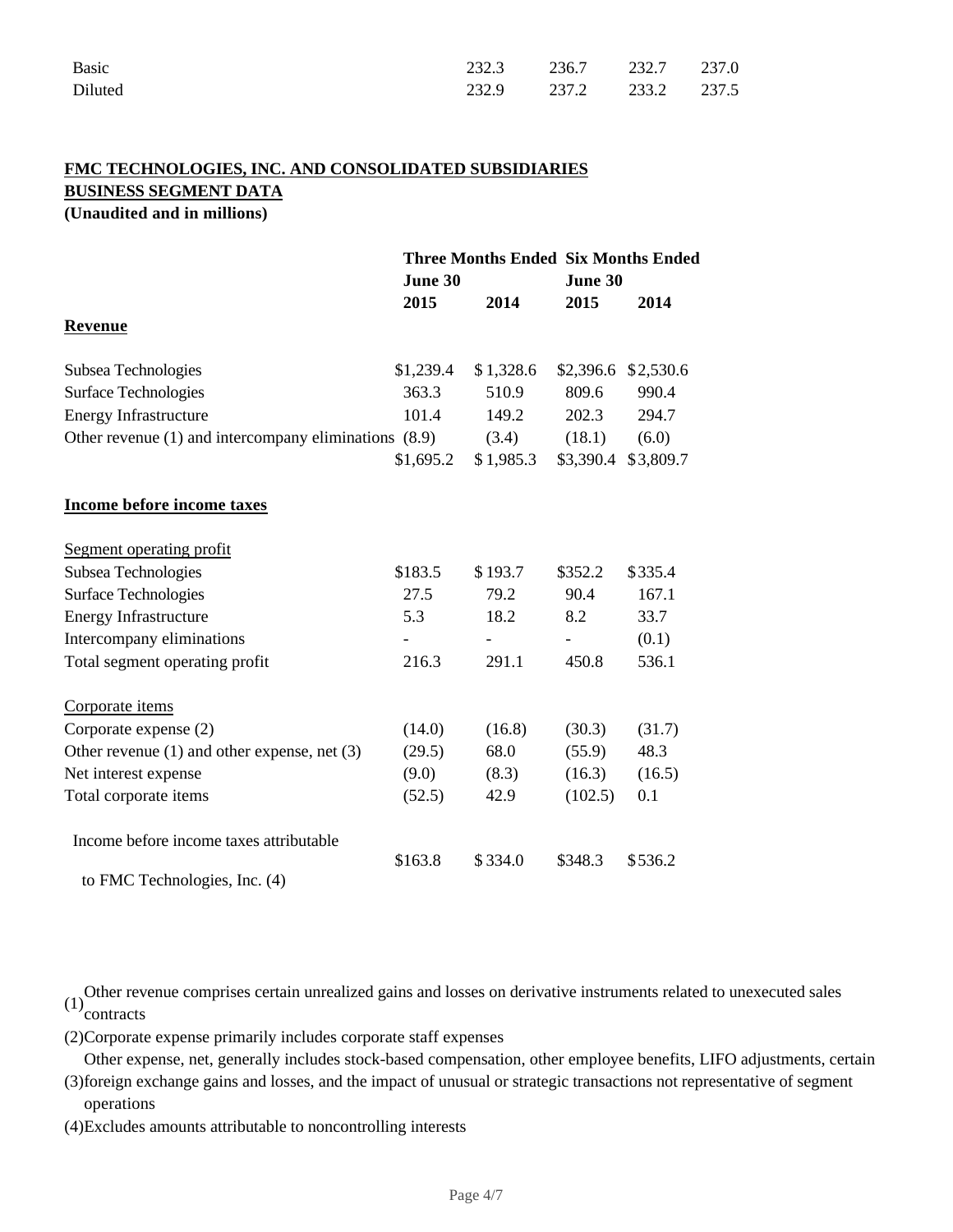# **FMC TECHNOLOGIES, INC. AND CONSOLIDATED SUBSIDIARIES BUSINESS SEGMENT DATA**

**(Unaudited and in millions)**

| June 30                                   |           |           |                                                                    |
|-------------------------------------------|-----------|-----------|--------------------------------------------------------------------|
| 2015                                      | 2014      | 2015      | 2014                                                               |
|                                           |           |           |                                                                    |
| \$1,011.7                                 | \$850.1   |           | \$2,768.9                                                          |
| 306.2                                     | 501.6     | 632.5     | 1,028.9                                                            |
| 112.7                                     | 108.0     | 208.5     | 249.3                                                              |
| Intercompany eliminations and other (5.0) | (7.0)     | (10.1)    | (7.0)                                                              |
| \$1,425.6                                 | \$1,452.7 | \$2,394.6 | \$4,040.1                                                          |
|                                           |           |           | <b>Three Months Ended Six Months Ended</b><br>June 30<br>\$1,563.7 |

|                              | June 30   |           |  |
|------------------------------|-----------|-----------|--|
|                              | 2015      | 2014      |  |
| <b>Order Backlog</b>         |           |           |  |
| Subsea Technologies          | \$4,676.9 | \$6,337.3 |  |
| <b>Surface Technologies</b>  | 466.6     | 779.2     |  |
| <b>Energy Infrastructure</b> | 187.1     | 241.6     |  |
| Intercompany eliminations    | (6.8)     | (22.7)    |  |
| Total order backlog          | \$5,323.8 | \$7,335.4 |  |

## **FMC TECHNOLOGIES, INC. AND CONSOLIDATED SUBSIDIARIES CONDENSED CONSOLIDATED BALANCE SHEETS (In millions)**

|                                    | <b>June 30,</b><br>2015<br>(Unaudited) | December 31,<br>2014 |
|------------------------------------|----------------------------------------|----------------------|
|                                    |                                        |                      |
| Cash and cash equivalents          | \$587.2                                | \$638.8              |
| Trade receivables, net             | 1,891.5                                | 2,127.0              |
| Inventories, net                   | 970.1                                  | 1,021.2              |
| Other current assets               | 782.8                                  | 649.4                |
| Total current assets               | 4,231.6                                | 4,436.4              |
| Property, plant and equipment, net | 1,481.5                                | 1,458.4              |
| Goodwill                           | 540.1                                  | 552.1                |
| Intangible assets, net             | 267.5                                  | 282.9                |
| Other assets                       | 373.2                                  | 445.8                |
| Total assets                       | \$6,893.9                              | \$7,175.6            |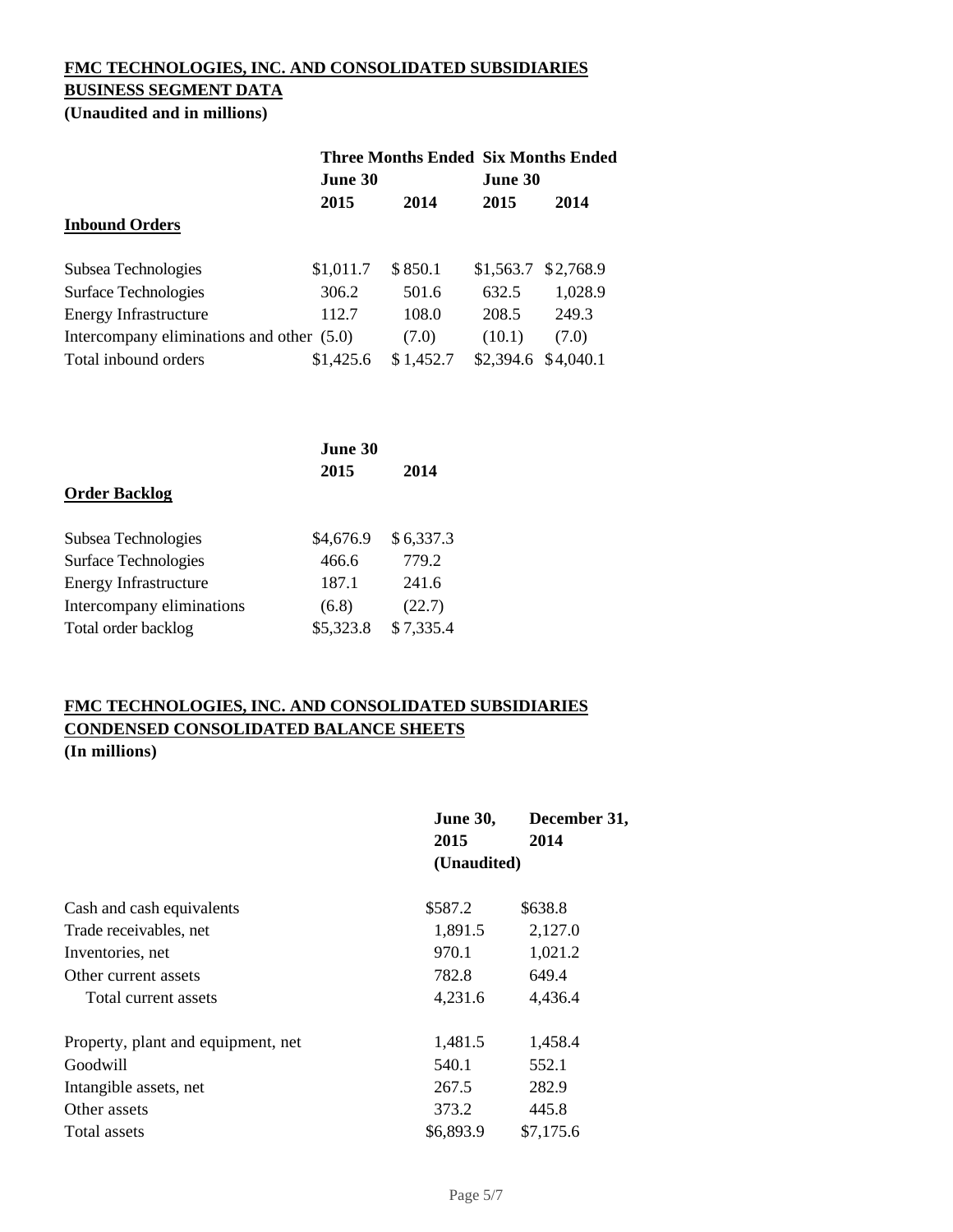| Short-term debt and current portion of long-term debt\$11.4 |           |           |
|-------------------------------------------------------------|-----------|-----------|
| Accounts payable, trade                                     | 601.7     | 723.5     |
| Advance payments and progress billings                      | 787.3     | 965.2     |
| Other current liabilities                                   | 1,100.7   | 1,083.2   |
| Total current liabilities                                   | 2,501.1   | 2,783.6   |
|                                                             |           |           |
| Long-term debt, less current portion                        | 1,275.2   | 1,297.2   |
| Other liabilities                                           | 502.1     | 617.1     |
| FMC Technologies, Inc. stockholders' equity                 | 2,597.6   | 2,456.3   |
| Noncontrolling interest                                     | 17.9      | 21.4      |
| Total liabilities and equity                                | \$6,893.9 | \$7,175.6 |
|                                                             |           |           |

## **FMC TECHNOLOGIES, INC. AND CONSOLIDATED SUBSIDIARIES CONDENSED CONSOLIDATED STATEMENTS OF CASH FLOWS**

## **(Unaudited and in millions)**

|                                                                          | <b>Six Months Ended</b> |         |
|--------------------------------------------------------------------------|-------------------------|---------|
|                                                                          | June 30                 |         |
|                                                                          | 2015                    | 2014    |
| Cash provided (required) by operating activities:                        |                         |         |
| Net income                                                               | \$256.1                 | \$364.2 |
| Depreciation and amortization                                            | 111.2                   | 112.5   |
| Gain on sale of Material Handling Products                               |                         | (85.6)  |
| Trade accounts receivable, net                                           | 143.1                   | (42.9)  |
| Inventories, net                                                         | 29.6                    | (59.2)  |
| Accounts payable, trade                                                  | (99.6)                  | (31.1)  |
| Advance payments and progress billings                                   | (154.1)                 | 53.6    |
| Other                                                                    | (50.6)                  | (75.7)  |
| Net cash provided by operating activities                                | 235.7                   | 235.8   |
| Cash provided (required) by investing activities:                        |                         |         |
| Capital expenditures                                                     | (161.2)                 | (180.0) |
| Proceeds from sale of Material Handling Products, net of cash divested   |                         | 106.8   |
| Other investing                                                          | 8.6                     | 2.4     |
| Net cash required by investing activities                                | (152.6)                 | (70.8)  |
| Cash provided (required) by financing activities:                        |                         |         |
| Net decrease in debt                                                     | (17.5)                  | (67.0)  |
| Purchase of stock held in treasury                                       | (91.6)                  | (72.0)  |
| Other financing                                                          | (20.2)                  | (43.3)  |
| Net cash required by financing activities                                | (129.3)                 | (182.3) |
| Effect of changes in foreign exchange rates on cash and cash equivalents | (5.4)                   | 0.4     |
| Decrease in cash and cash equivalents                                    | (51.6)                  | (16.9)  |
| Cash and cash equivalents, beginning of period                           | 638.8                   | 399.1   |